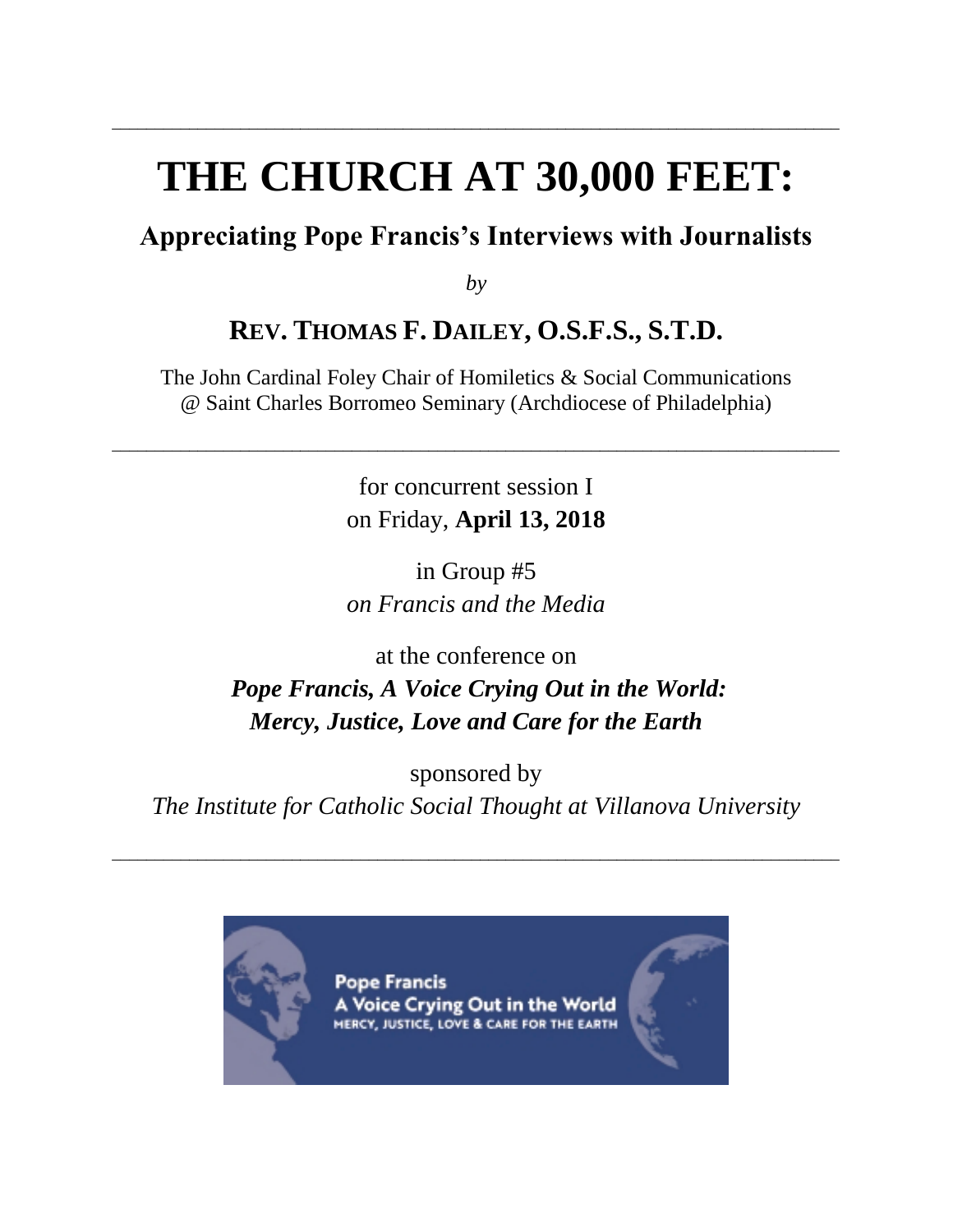We gather together in a conference that seeks to examine the current pontificate as **"a voice crying out in the world."** A prominent medium for carrying that global voice is the press conference that the pope holds with journalists accompanying him on every apostolic voyage outside of Italy.

To-date, there have been twenty-five of these media events during the current pontificate. What I propose is that we examine them not in terms of particular questions or answers, but as a single phenomenon, through which we come to see Pope Francis's understanding of the Church in both word and deed.

Admittedly, press conferences may not be the best source for an analysis of papal theology.<sup>1</sup> But I submit that they do hold a value in this undertaking because they disclose four key features of this pope's ecclesiology: (1) as a means of *accompaniment*, (2) as an expression of *dialogue*, (3) as an opportunity for *discernment*, and (4) as an experience of *encounter*. And I suggest that, taken together, these four elements make the papal press conference a missionary medium particularly well-suited for the Church in today's digital world.

\* \* \* \* \* \*

#### (1) Pastoral **Accompaniment**

John Allen, Jr. once described the pope's press conferences as spectacular in-flight entertainment! The pope, of course, has a different view. For Francis, interacting with the press has a decidedly pastoral value, as a distinct way of communicating his papal ministry.<sup>2</sup>

Pastoral concern is the primary reason why the pope travels to the peripheries of the world.<sup>3</sup> But it is also evident in his interactions with the media during those trips. He personally greets each of the journalists on the outbound flights. Then, for the press conference on the homeward-bound flights, he usually begins by expressing his wish to be "at their disposal," and he always concludes by thanking them for their work.

During those media moments, we see a pope and a press corps who have developed friendly yet professional relationships. The journalists engage him with the curiosity of tourists, as they seek to know his impressions or memories about each trip.<sup>4</sup> They even express concern for his well-being when something goes awry, as when he fell in Poland and in Columbia.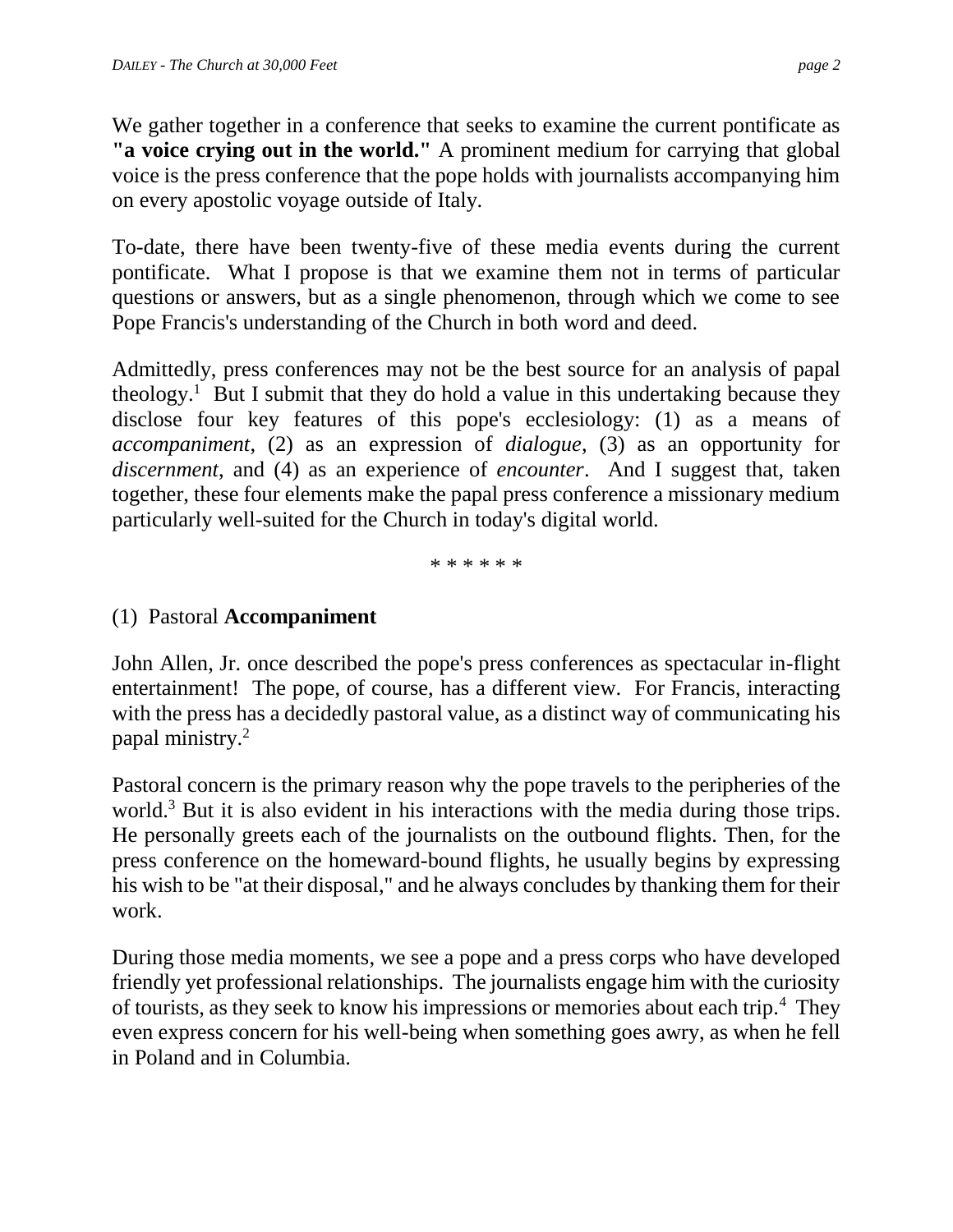For his part, Pope Francis reciprocates with concern for them, as when he apologized for taking them into a heat wave in Myanmar. Often there's a bit of self-deprecating humor, as when he responded to a question about challenges to the reform of the Curia by saying, "Well, the first obstacle is me!"<sup>5</sup> Sometimes he shares more personal insights, such as his "neuroses" about taking a vacation<sup>6</sup> or the "healthy dose of recklessness" he has regarding his own security.<sup>7</sup> And he appears to enjoy telling biographical stories to help him make a point.<sup>8</sup>

In these interactions we see a pastor close to his flock. They happen to be corralled on a plane, but their mutual mirth witnesses to a level of familiarity that facilitates conversation. And the innocuous comments from the pope make him personable, thereby reducing some distance from his interlocutors.

But the light-heartedness does not, by any means, turn these in-flight encounters into some sort of love-fest between the pontiff and the "hacks in black."<sup>9</sup> By now, the pope seems to have overcome his fear of walking into a "lion's den" of reporters.<sup>10</sup> But he knows full well that being with them puts him in jeopardy. "I know that I must be prudent, and I hope I am," he says. And "I know that this can render me vulnerable, but it's a risk that I must run.<sup>11</sup>

Taking that risk is what a pastor does in the Church according to Francis. It's a first step in accompanying others in their work. His willingness to interact with reporters is a step toward building trust with them. With trust as a foundation, they can tackle the serious questions and concerns that constitute the bulk of their conversation.

\* \* \* \* \* \*

## (2) Experiential **Dialogue**

The conversational nature of the press conference gives to this medium a new and defining character. What we see and hear onboard the papal plane is a different kind of magisterium, on that takes the form of an experiential dialogue.

The journalists traveling with the pope are not there simply to banter. They have a job to do, namely to dig and prod, sometimes to seek and always to find what is newsworthy about these papal trips. In this regard, they eagerly bring up subjects of concern to their own audiences, including hot-button topics, such as clergy sexual abuse<sup>12</sup> or the politics of Donald Trump.<sup>13</sup>

No question is off limits. Nor are the papal responses constrained by unwritten protocol. For better or worse, with Pope Francis, "what you see is what you get."<sup>14</sup>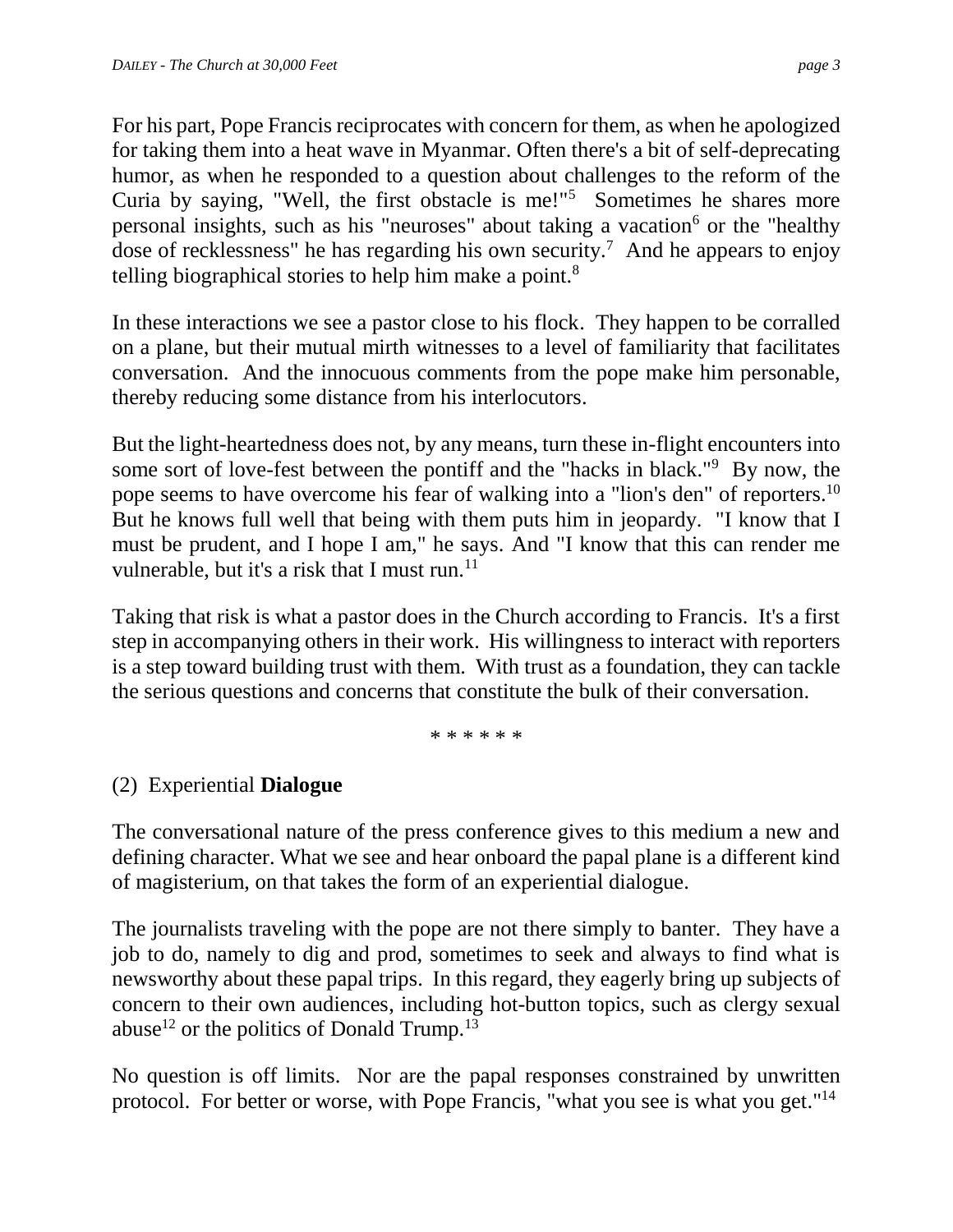What the media get is a world leader who dares to ponder out loud, one who admits that he simply says "what comes to mind."<sup>15</sup> He responds off-the-cuff to a wide range of issues, from international terrorism<sup>16</sup> to the Roman Curia.<sup>17</sup> When he does not know something, he humbly admits it; when he speaks in error, he openly apologizes for it.<sup>18</sup> All in all, as the pope puts it, "I say what I know, and what I don't know I don't say because I don't know. I don't make things up."<sup>19</sup>

Beyond honest responses, what the media also get is a speaker unafraid to turn the tables on his questioners. Francis doesn't hesitate to correct them when they mistake opinion for news, <sup>20</sup> or chide them when they mislead their readers about his previous responses.<sup>21</sup> He even enumerated three "sins" their profession commits, namely disinformation, calumny, and defamation. $^{22}$ 

In these and other examples, we see how, whether extemporaneous or exasperated, Pope Francis speaks with a boldness that reflects his sense of being in open dialogue with the media. His comments may surprise those who question him or confound those who later read what he said. But they come with an authority born of his deep personal spirituality and vast pastoral experience.

The fact that the pope speaks while standing in front of the seated media contributes to and reflects the dialogic character of his communication. It may be a limitation of the airplane's configuration, but in those close quarters, Francis answers the media's questions without prefabrication or prevarication. As Fr. Antonio Spadaro describes it, the pope's "immediate, direct, and intuitive way" of speaking presents his message

not only as doctrine but also as experience. And this is the radical cipher of being pastoral. The Pope as pastor of the Church senses that it is time that the word of preaching be truly an "abased" word, that is, capable of assuming the same posture of the words of Christ which were never announced from a throne of glory, but by the Son who had emptied himself.<sup>23</sup>

Critics may recoil from this approach and the jarring headlines it sometime creates. Troubled by Francis's use of homespun examples and down-to-earth idioms, they seem to prefer more pontifical sensibility and less mundane musing.

But Francis chooses to speak in a voice that resonates with people, through a medium that easily reaches the masses. Likening his conversations with the media to his daily homilies in St. Martha's Chapel, the pope says, "I try to respond in a spontaneous way, in a conversation that I wish to be understandable, and not with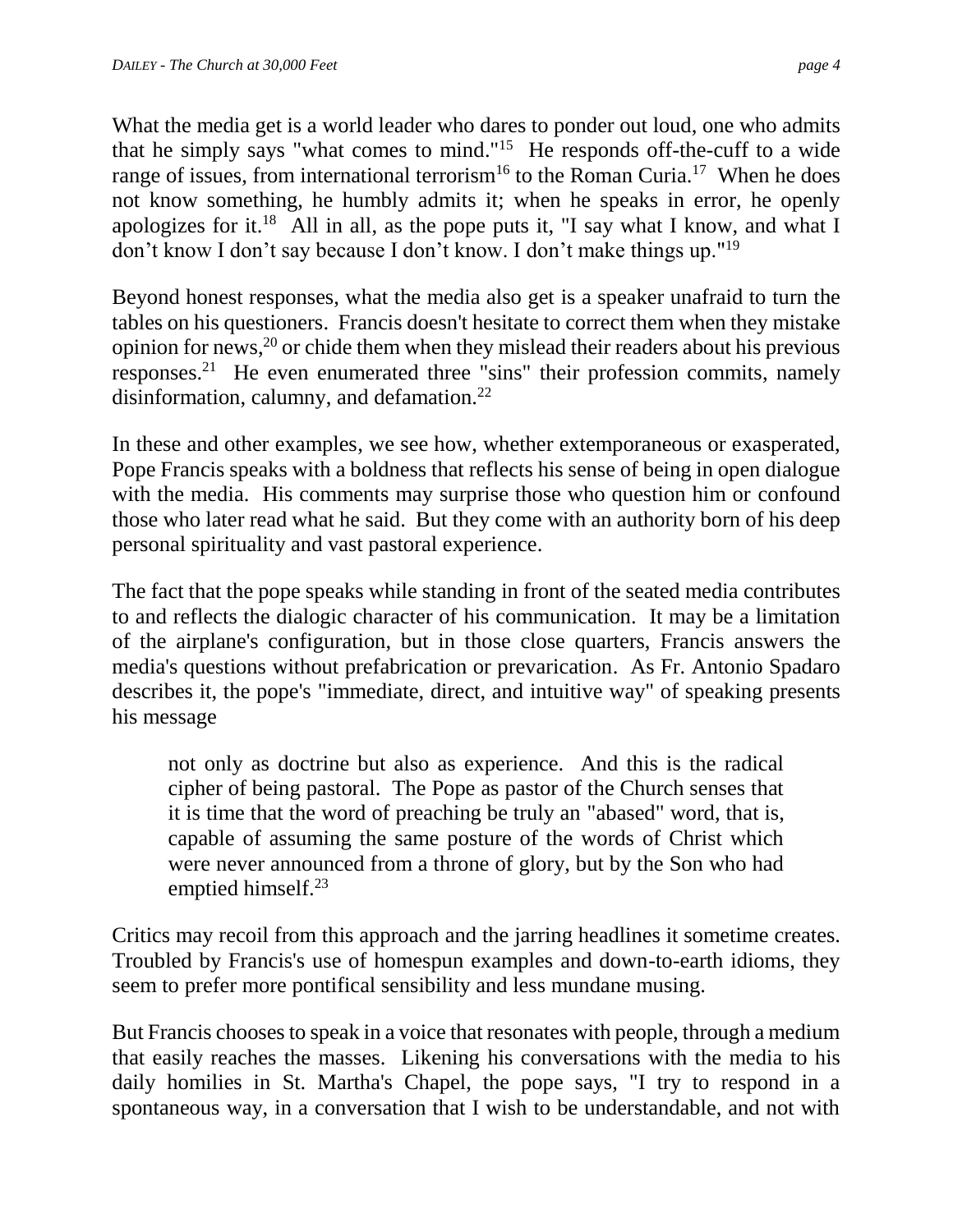rigid formulas. I even use a simple, popular language. For me the interviews are a dialogue, not a lecture."<sup>24</sup>

Nevertheless, even with this informal approach, Pope Francis still speaks to and for the universal Church. The press conferences provide a unique opportunity for him to raise his voice (figuratively) as a teacher, who educates the media and, by extension, the world that learns from them.

\* \* \* \* \* \*

### (3) Pedagogical **Discernment**

Clearly, the journalists who interact with the pope are not trained in theology. Then again, most people in the Church are not. But since so much of what people think these days is formed, or at least informed, by what the media report, Francis seizes the opportunity to school them in a manner that shows a discerning mind at work.

By now, everyone is aware that this pope has his own lexicon!<sup>25</sup> With the media he spends time explaining what he means by "ideological colonization" or "responsible paternity"<sup>26</sup> or other creative terminology. But he also goes beyond the words to educate them in how to think about those ideas.

To that end, this pope reminds the media (and us) about the importance of making necessary distinctions which they tend otherwise to overlook. For example, on the question of Islamophobia, he notes that one cannot directly associate violence with any religion, rightly pointing out that "there should always be a distinction between what a religion proposes and the concrete practice of that proposal by any specific government."<sup>27</sup>

Ever the Jesuit philosopher, he also emphasizes the need for adopting universal principles that go beyond the particular situation about which the media ask. When a reporter inquires, for instance, about ecumenical dialogue, the pope addresses specific issues like a common date for Easter,<sup>28</sup> but he also refers more generally to the importance of spiritual ecumenism or an ecumenism of blood that can be widely shared with other churches and faiths.<sup>29</sup>

Beyond the broader principles, Francis encourages greater discernment by inviting the media to consider contexts that go beyond the situations about which they ask. An example of this can be seen in his response to a question about legitimizing the use of condoms to prevent HIV-infection. He flatly said: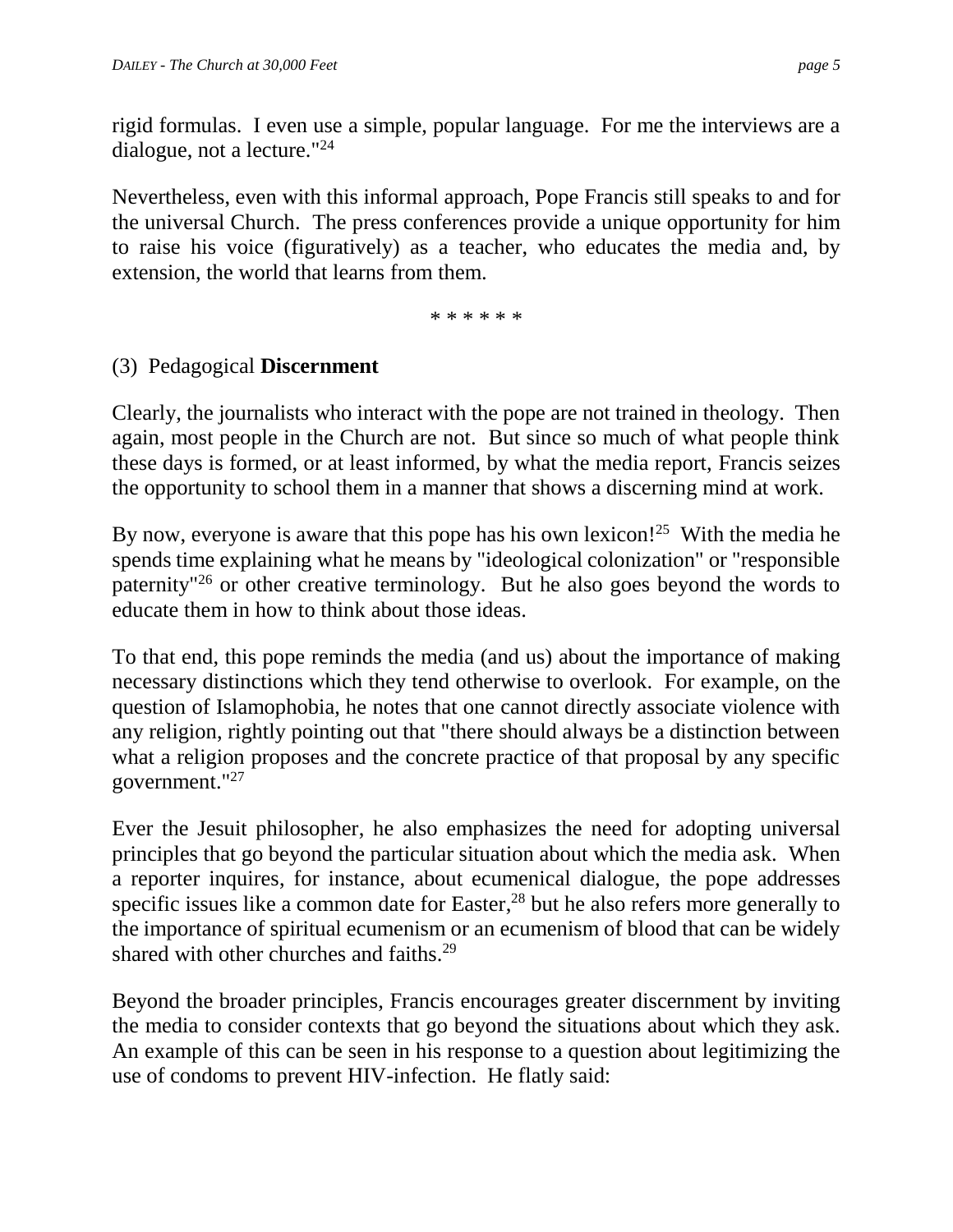the question is too narrow, even one-sided. … The problem is bigger than that. … The big wound is social injustice, environmental injustice, the injustice I mentioned with exploitation and malnutrition. This is injustice. I don't like to descend to this kind of casuistry while people are dying from lack of water, food or housing.<sup>30</sup>

At other times, he challenges the journalists to reflect personally on the issues they face on these trips, so that they might better grasp the situation at hand and the papal positions on which they report. For example, on the return flight from Korea, he said to them: "Cruelty and torture. I would like it very much if you, in your media, would reflect on these things. How do you see these things today? What is the level of mankind's cruelty? What do you think about torture? I think it could benefit all of us to reflect on this."<sup>31</sup>

With these pedagogical approaches, Pope Francis grapples with the media's questions; in so doing, he leads the media to see the faith convictions that result from his discerning mind. Those convictions about the Christian meaning of life are spoken in verbal images and constructs that may not be fully formulated. But that gives to his message a dynamism befitting the living, breathing mission of the Church to tell the Good News to all the world.

\* \* \* \* \* \*

#### (4) Missionary **Encounter**

That dynamic message is shared via conversation, dialogue and teaching that coalesces into a true "encounter" with the media. For Francis, such an encounter is the Church *in vivo*. Consequently, these media moments become a missionary medium.

In keeping with his emphasis on "encounter," Pope Francis recognizes that the inflight press conferences are not simply about him. Rather, he appreciates that the media have a crucial role to play in the work of evangelization.

On the one hand, he regularly invites the media to share in the apostolic mission of the trips they undertake together. On the way to Egypt, for example, he reminded them that "people follow us" and, therefore, theirs "will be a job to help many people understand the journey, to know what has been done, what has been talked about, many things."<sup>32</sup>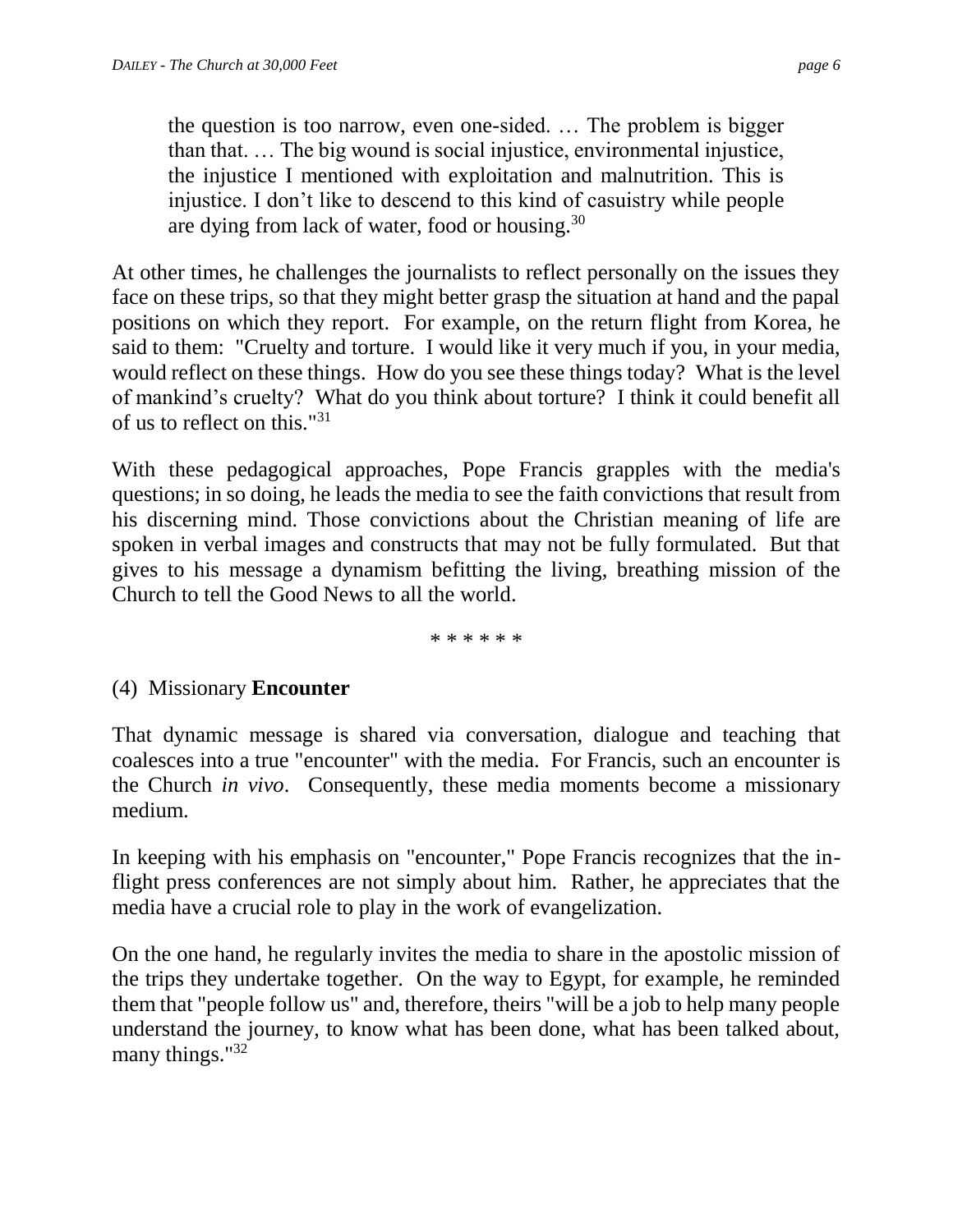On the other hand, he also recognizes that the questions raised during the press conferences are questions that go beyond the interest of the journalists who ask them. He realizes that they reflect what is on the minds of people around the world. For this reason, he thanks the media "for the questions, for the things that I have learned from your questions."<sup>33</sup>

From his encounters with journalists, and with the readership they represent and reach out to, Pope Francis has come to appreciate a medium he once steadfastly avoided. He now willingly participates in these press conferences as a living expression of the Church. Speaking of his work with media, he says:

> I desire a Church that knows to insert itself in people's conversations, that knows to dialogue. It is the Church of Emmaus, in which the Lord "interviews" the disciples who walk along the way discouraged. For me the interview is part of this conversation of the Church with people of today. $34$

In the papal press conferences, that conversation takes place at a rather high altitude, literally and figuratively. Whether specifically ecclesial or more generally cultural, the topics discussed there cover a wide range of globally significant issues. In the papal commentary about them, we see that, for Francis, theology is ever in-progress. We learn by walking, as he would say. We understand him and his thinking about the Church by traveling with him "along the way."

\* \* \* \* \* \*

In this respect, the press conferences that have become a staple of the pope's apostolic journeys reflect what Fr. Spadaro calls "a form of expression particularly suited to the dynamic forms of this pontificate." In these encounters with the media, where "there is always the 'background noise' of life, in one way or another," Pope Francis's voice makes a profound difference.<sup>35</sup> And in my view, that voice is particularly well-suited to communicating a vision of the Church in the digital age, even if the pope himself dismisses the notion of his being a global media "star."<sup>36</sup>

For one thing, this pope's answers to reporters' questions are succinct yet significant. That makes it easy to share his views via new media, while at the same time inviting, and often requiring, further reflection about what he says.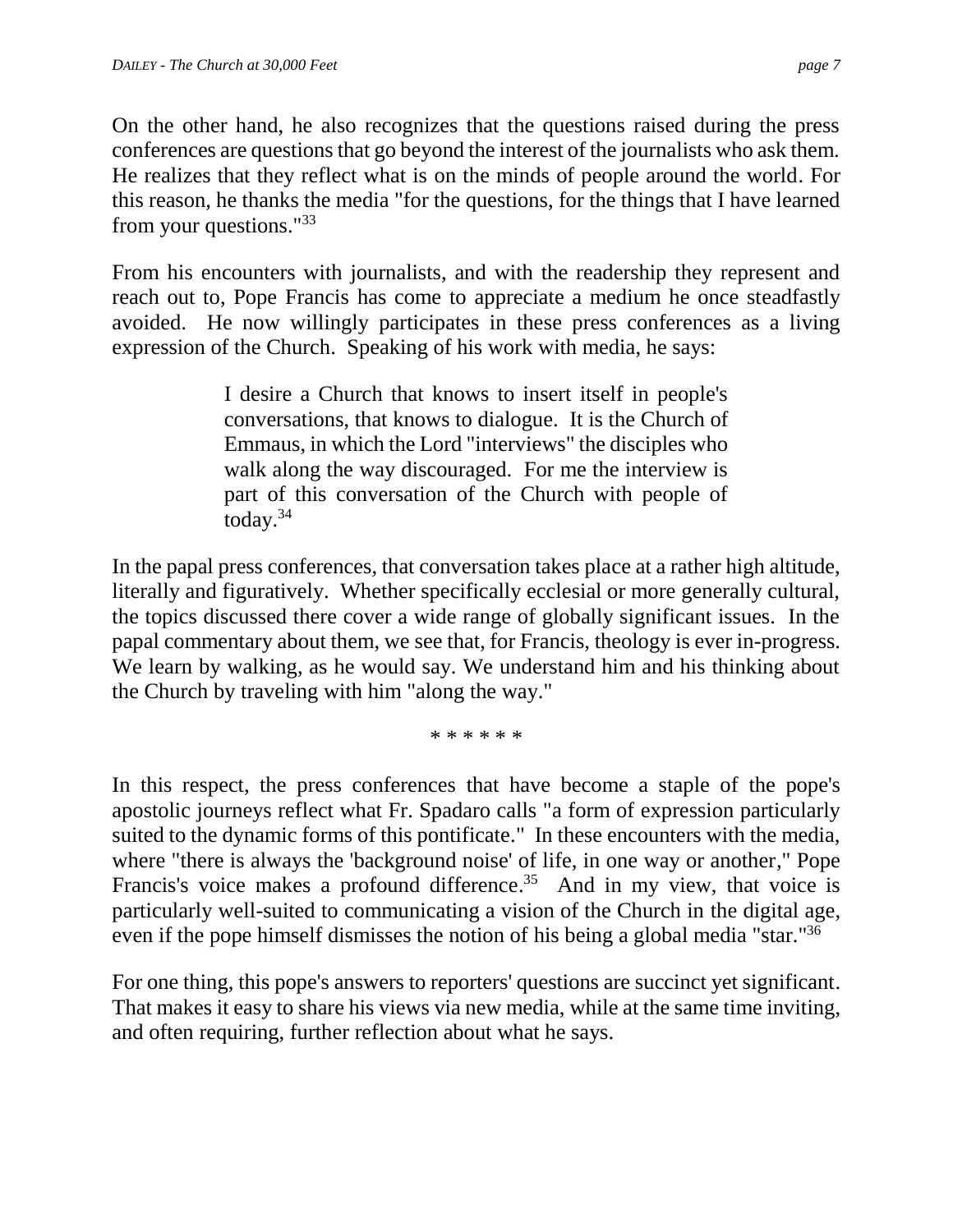For another thing, his commentary is image-forming and headline-generating. For better or worse, that elicits widespread interest in his words, while at the same time instigating further discussion of his thought.

What the world today seeks and what new media rewards is interactivity born of genuineness and leading to social engagement. With courage in answering questions and boldness in saying what he thinks, all the while demonstrating the "normalcy" that is his hallmark – this is what makes Pope Francis a voice of real, not fake, news.

In the end, the interactive encounters that are the papal press conferences bear witness to a thoroughly pastoral view of the Church. They are evidence of this pope's determination to be a herald crying out in the world. For Pope Francis, the story of faith – the Gospel story of joy and mercy – is one worth telling, through the media, to all who will listen.

\* \* \* \* \* \* \* \* \* \* \* \*

#### **NOTES**

 $\overline{\phantom{a}}$ 

 $5$  On the return light from the Holy Land (5/2/14), responding to the French group.

<sup>&</sup>lt;sup>1</sup> John Allen, "A potpourri of nuggets from a week on the Vatican beat," CRUX (9/17/2017): "if you're trying to measure the relative importance of various positions and possibilities in the pope's own mind, the press conferences probably aren't the first place you'll want to go."

<sup>2</sup> In the Preface to Papa Francesco, con Antonio Spadaro, *Adesso Fate le Vostre Domande, Conversazioni sulla Chiesa e sul mondo di domani* (Libreria Editrice Vaticana /Rizzoli, 2017), Francis writes: "the interviews always have a pastoral value. All that I do has a pastoral value, in one way or another. If I would not have this faith, I would not grant interviews; for me it is quite clear. It is a way of communicating my ministry" (p. 6).

 $3$  On the return trip from Azerbaijan (10/2/16), Francis responded to a comment about why he travels to such small countries by saying, "So why do I go there? For the Catholics, to go to the periphery of a Catholic community, which really is on the periphery; it is small. … And I told you: we understand reality better and see it better from the periphery than from the centre. This is why I choose to go there."

<sup>4</sup> This is especially so with the initial questions, which are usually asked by journalists from the countries just visited.

 $6$  On the return flight from Korea (8/18/14), responding to Deborah Ball.

<sup>7</sup> On the transfer flight from Sri Lanka to the Philippines (1/15/15), responding to Ignazio Ingrao.

 $8$  For example, on the flight from Sri Lanka to the Philippines ( $1/15/15$ ), he told of his grandmother's saying something good about Protestants (responding to Christoph Schmidt), and on the return flight from the Philippines (1/19/15), he narrated his experience of corruption with a story about two functionaries in Buenos Aires seeking a financial payoff, at which point he thought to "give them a kick where the sun doesn't shine" (responding to Carla Lim).

<sup>9</sup> See the blog post so titled by Trisha Thomas, which describes her experience covering the papal trip to Cuba and the USA (mozzarellamamma.com/2015/hacks-in-black-on-the-papal-plane-with-pope-francis).

<sup>&</sup>lt;sup>10</sup> In his first airborne encounter with the media, on the flight to Brazil  $(7/22/13)$ , the pope said: "Good morning to all of you. I heard you say something a little strange: "You are not saints to whom I have a devotion", "I am here among the lions", but not particularly fierce ones, is that right? Thank you. It is true that I do not give interviews, but why, I do not know, I can't, it's just like that. For me it is quite an effort to do so, but I thank all of you here."

<sup>11</sup> Preface to *Adesso Fate le Vostre Domande*, p. 6. On the return flight from Asunción (7/12/15), Cristina Cabrejas asked if he feared having his words manipulated; he responded, "Every word, every sentence can be exploited. …